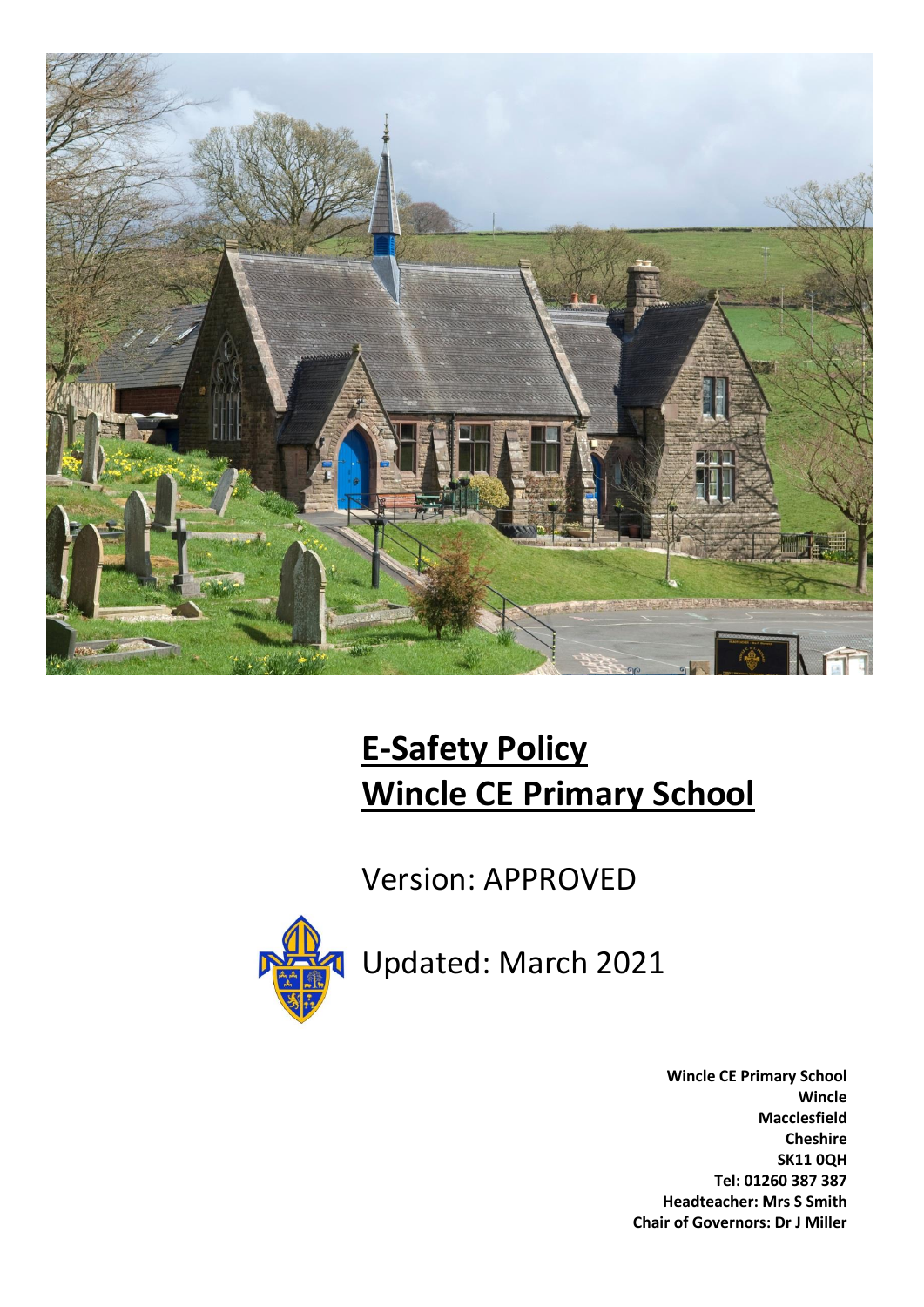#### Our school's vision:

*Wincle School creates an enriching and outstanding rural education, nurturing the whole individual: body, mind and soul, inspiring rounded, happy, courageous children who exhibit a passion for learning, a confident faith, a loving concern for community and an inclusive respect for all.*

We encourage our pupils to 'Shine like Stars' (Philippians 2:15) and to do this run with the following acronym:

| ⊬                                         |                                                                                                                              |                                                                                                                                     |  |
|-------------------------------------------|------------------------------------------------------------------------------------------------------------------------------|-------------------------------------------------------------------------------------------------------------------------------------|--|
|                                           |                                                                                                                              | No act of kindness, no matter how small, is ever wasted." Aesop                                                                     |  |
|                                           |                                                                                                                              | We would like our pupils to have the confidence to know that they can make a difference: have <mark>hope</mark> for the             |  |
|                                           | Service                                                                                                                      | future.                                                                                                                             |  |
|                                           |                                                                                                                              | We encourage our pupils to challenge injustice and inequality                                                                       |  |
|                                           |                                                                                                                              | $\chi$ Our principles are founded on the truth that we are loved by the Father, Saved by the Son and Sanctified by                  |  |
|                                           |                                                                                                                              | the Holy Spirit.                                                                                                                    |  |
|                                           | Theology                                                                                                                     | $\hat{\times}$ We want to ignite passion and curiosity for learning, providing an exciting curriculum to inspire all learners to be |  |
|                                           |                                                                                                                              | the best they can be.                                                                                                               |  |
| We encourage our pupils to show integrity |                                                                                                                              |                                                                                                                                     |  |
|                                           |                                                                                                                              | 7.7<br>We would like our pupils to have the courage to fight for what is important                                                  |  |
|                                           | <b>Attitude</b>                                                                                                              | ☆<br>When things are challenging, we would like our pupils to display perseverance and not give up.                                 |  |
|                                           |                                                                                                                              | Learn from yesterday, live for today, hope for tomorrow" Albert Einstein                                                            |  |
|                                           |                                                                                                                              | We nurture the whole individual: body, mind and soul<br>52                                                                          |  |
|                                           |                                                                                                                              | We encourage the pupils to respect every living creature and show compassion.                                                       |  |
| R                                         | We would like our children to treat other people as they would like to be treated following Jesus' example.<br>Relationships |                                                                                                                                     |  |
|                                           |                                                                                                                              | We are all unique                                                                                                                   |  |
|                                           |                                                                                                                              | We help all children build trusting relationships $\sum$                                                                            |  |
|                                           |                                                                                                                              | Clothe yourselves with compassion, kindness, humility, gentleness and patience.' (Colossians 3:12)                                  |  |
|                                           | Shine like                                                                                                                   | the Light of the world; he who follows Me will not walk in the darkness, but will have the Light of life."                          |  |
|                                           | stars                                                                                                                        | (John 8:12)                                                                                                                         |  |
|                                           |                                                                                                                              | 장<br>We would like our pupils to shine in their behaviour, attitudes, relationships and learning.                                   |  |

# **E Safety Policy**

#### **1. Introduction**

Wincle CE Primary School understands that computer technology is an essential resource for supporting teaching and learning. The internet, and other digital and information technologies, open up opportunities for pupils and play an important role in their everyday lives. Whilst Wincle CE Primary School recognises the importance of promoting the use of computer technology throughout the curriculum, it also recognises the need for safe internet access and appropriate use. Wincle CE Primary School has created this policy with the aim of ensuring appropriate and safe use of the internet and other digital technology devices by all pupils and staff. This school is committed to providing a safe learning and teaching environment for all pupils and staff, and has implemented important controls to prevent any harmful risks.

#### **2. Using the Internet for Learning in Academies**

All pupils are taught how to find appropriate information on the internet and how to ensure as far as possible, that they understand who has made this information available and how accurate and truthful it is. Teachers carefully plan all internet-based teaching and lessons to ensure that pupils are focused and using appropriate and relevant materials. Children are taught how to use search engines and how to evaluate internet-based information as part of the Computing curriculum, and in other curriculum areas where necessary. They are taught what internet use is acceptable and what is not and given clear objectives for internet use.

Pupils in Key Stage 1 will not be permitted to 'free-surf' the web. In Key Stage 1 and typically in Key Stage 2, pupils' internet access will be through a selection of evaluated sites suitable for the purposes of the task. Processes are in place for dealing with any unsuitable material that is found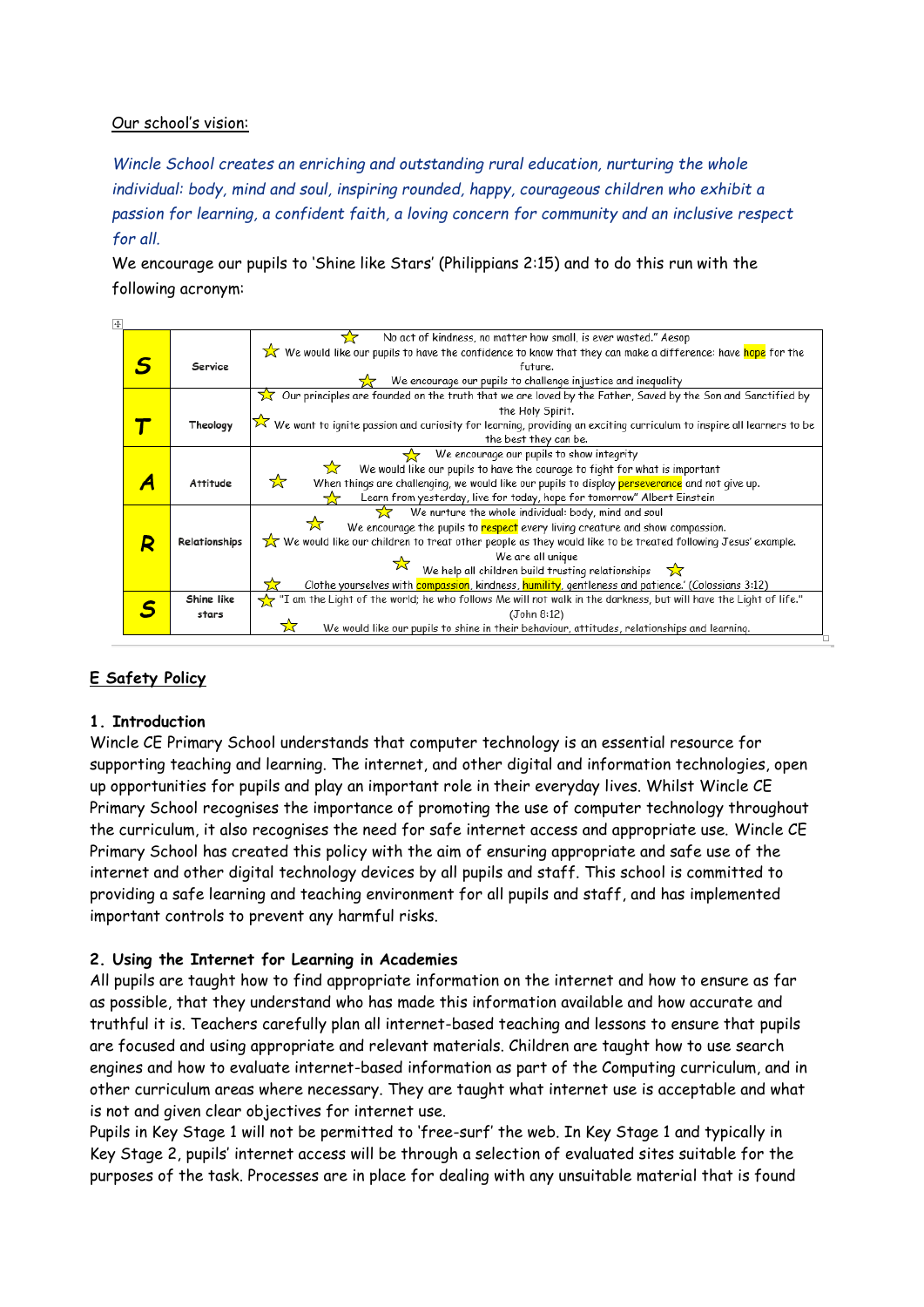during internet use. Where pupils are allowed to freely search the internet, e.g. using search engines, staff are vigilant in monitoring the content of the websites the young people visit. Pupils who need to search individually will be in the upper primary years. Teachers, wherever possible, will have viewed the content prior to use to check its relevance and suitability. The school's internet access includes filtering appropriate to the age of the pupils which is provided by an approved supplier.

#### **3. Evaluating Internet Content**

The school will ensure that staff and pupils are mindful of copyright regulations when copying, downloading and representing materials from the internet. Web-based resources have similar copyright status to printed and recorded materials, such as books, films and music, and this must be taken into consideration when using them. Pupils will be taught to acknowledge the source of information used and to respect copyright when using internet material in their own work. Pupils, during Key Stage 2, will be taught to be critically aware of the materials they read and shown how to validate information before accepting its accuracy. Pupils will be taught how to carry out simple checks for bias and misinformation.

## **4. Internet Use by Staff**

Wincle CE Primary School understands that the internet is a valuable resource for school staff. It provides a wealth of resources, teaching materials and information that we can use to support and enhance learning. It allows staff to share resources with other academies, and to engage in debate and discussion on educational topics and news. It also provides an efficient way to access information from the Department for Education and other government agencies and departments that will help staff to keep abreast of national and local developments. There are also increasing opportunities for staff to access INSET and Continuing Professional Development activities using the Internet and e-learning resources.

Wincle CE Primary School is committed to encouraging and supporting school staff to make the best use of ICT and all the opportunities it offers to enhance our teaching and support learning. Staff use of the internet on school computers will be responsible and legal at all times and in keeping with their professional role and responsibility. Misuse of the internet and school computer systems will be rigorously investigated and could lead to disciplinary action being taken.

# **5. E-mail**

E-mail is one of the many modes of communication which plays an important role in many aspects of our lives today. The school teaches the use of e-mail as part of the Computing curriculum to educate children to be aware of the benefits and risks and how to be safe and responsible users as part of e-safety provision. Pupils are taught strategies to deal with inappropriate emails and are reminded of the need to write emails clearly and correctly, not including any unsuitable or abusive material. Pupils are taught not to reveal personal details of themselves or others in e-mail communication, nor to arrange to meet anyone without specific permission. Staff must use the school email service and accounts that are available for professional communication. They are more secure and are easier to access by a third party should the need for scrutiny arise. Staff should always ensure that they represent the school in a professional and appropriate way when sending email, contributing to online discussions or posting to public websites. Failure to do so could lead to disciplinary action being taken.

#### **6. Published Content and the School Website**

The contact details on the school web site will be the school address, e-mail and telephone number. Individual personal contact information will not be published. The headteacher will take overall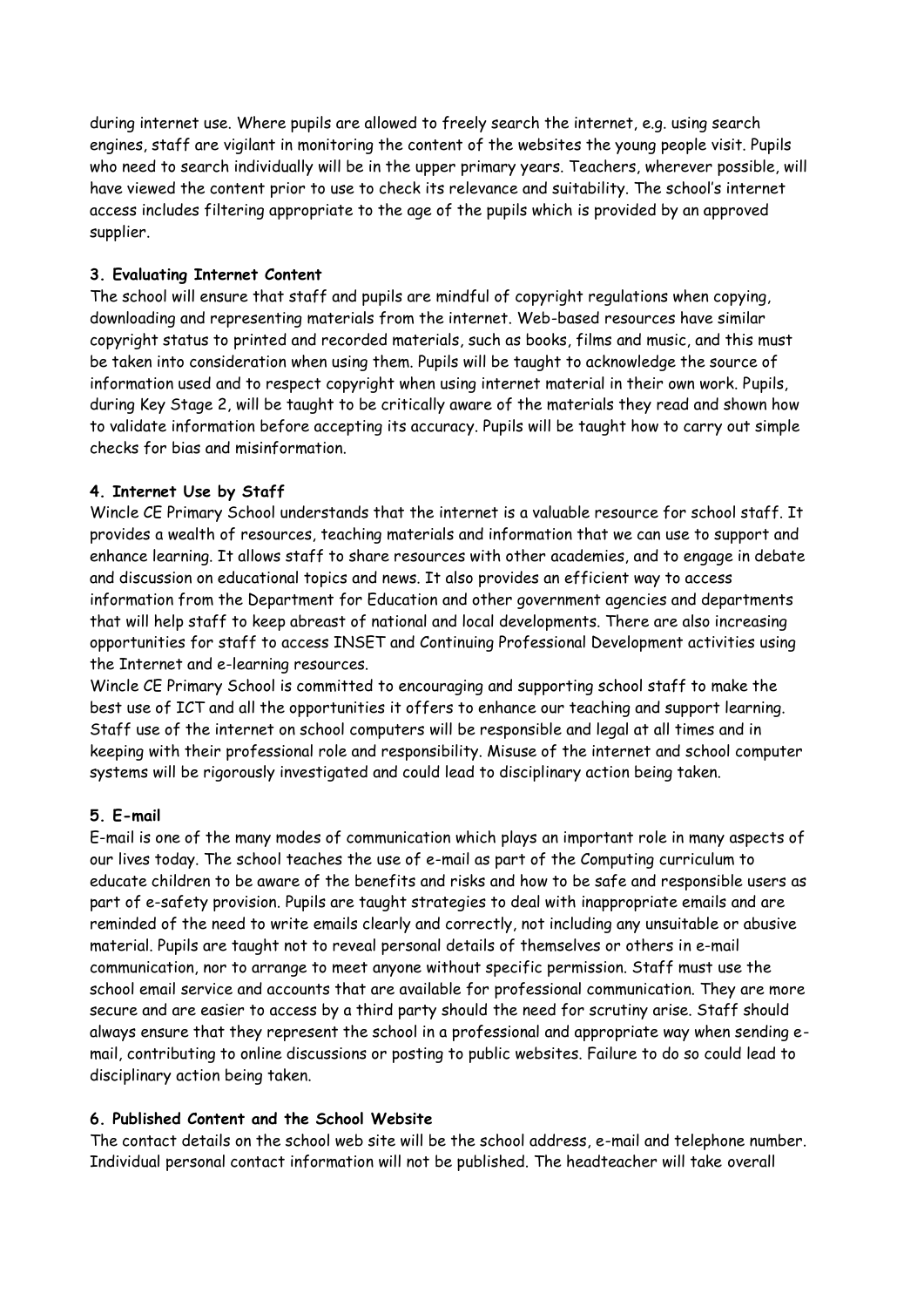editorial responsibility and ensure that content is accurate and appropriate. It will be the responsibility of other staff, personally or by delegation to update the website regularly.

#### **7. Publishing Pupils' Images and Work**

The development of digital imaging technologies has created significant benefits to learning, allowing staff and pupils instant use of images and video that they have recorded themselves or downloaded from the internet. However, staff and pupils need to be aware of the risks associated with sharing images and with posting digital images / video on the internet. Those images may remain available on the internet forever and may cause harm or embarrassment to individuals in the short or longer term. The school/will inform and educate users about these risks and will implement policies to reduce the likelihood of the potential for harm. Staff are allowed to take digital / video images to support educational aims, but must follow the school policy concerning the sharing, distribution and publication of those images which states that:

• Care should be taken when taking digital / video images that students / pupils are appropriately dressed and are not participating in activities that might bring the individuals or the school/academy into disrepute or danger;

• Nobody should take, use, share, publish or distribute images of others without their permission; • Photographs published on the website, or elsewhere that include pupils will be selected carefully and will comply with good practice guidance on the use of such images;

• Pupils' full names will not be used anywhere on the website or learning platform, particularly in association with photographs;

• Parents or carers are informed of our policy on publishing and are able to opt their children out.

#### **8. Communication Technologies – Including Chat, Forums, Blogs, Instant Messenger Services, Social Networking Sites**

Most of these modes of electronic communication are restricted in the school however they are being used more frequently by pupils and staff outside of the school. We acknowledge social networking sites, blogs, instant messenger services, chat rooms and forums are beneficial for communication, learning and research. They also present a range of personal safety and privacy issues.

In school time, pupils and staff are not permitted to access social networking sites, public chat rooms, discussion groups and forums etc. using school resources. Most are blocked by the filtering service used by the school.

#### **9. Mobile Phones and Other Handheld Devices (Including those that are Internet Enabled)**

It is anticipated that more pupils will have access to internet-enabled devices such as mobile phones or other hand-held devices which are capable of browsing and uploading to the internet, accessing email and social networking services, as well as taking photos and recording video. The school recognises the potential advantages these devices can offer for staff and pupils and there are clear and enforceable rules for their use. Pupils are taught the legal and moral implications of posting photos and personal information from mobile phones to public websites and how to use these technologies in a safe and responsible manner. Children must not bring mobile phones to the school. Only in exceptional, prior arranged circumstances will the school permit mobile phones belonging to pupils on the school premises. If such a set of circumstances is deemed necessary, the mobile phone will be kept securely by the pupil's class teacher. Staff should represent the school in a professional and appropriate way when communicating via the internet, contributing to online discussions or posting to public websites using Academy facilities.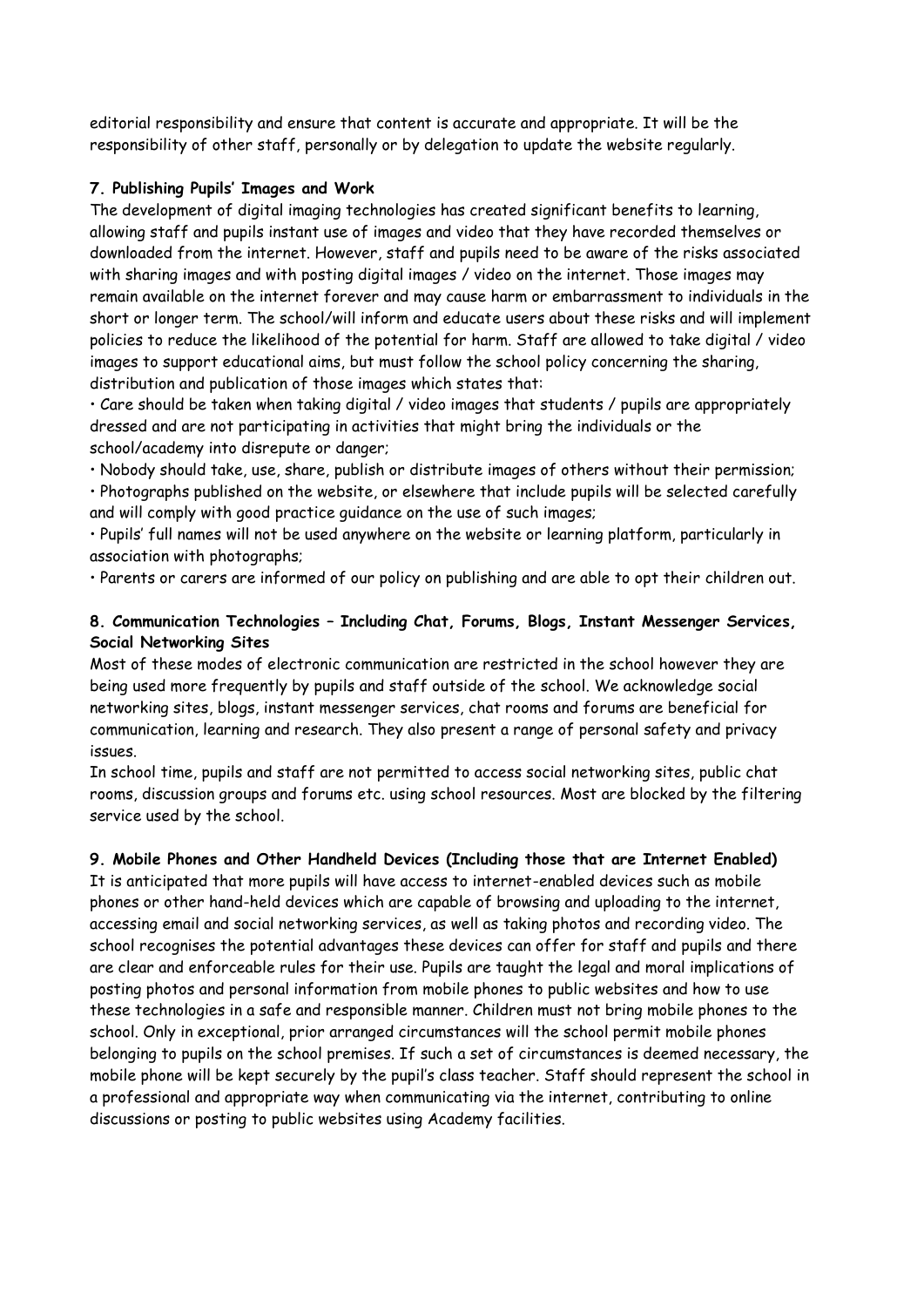## **10. Electronic Communications with Children by Staff**

Communication between children and school staff should take place within clear and explicit professional boundaries. Staff must be careful not to share any personal information with children such as email, web based communication facilities, home or mobile numbers. They should not request, or respond to, any personal information from the child / young person, other than that which might be appropriate as part of their professional role. Staff should ensure that all communications are transparent and open to scrutiny. In addition, all staff must be sure of their social networking and uphold professional confidentiality at all times.

## **11. Downloads**

Pupils must not be allowed to download any material from the internet on to school computers unless directed to do so by an appropriate staff member. Staff should take care that files from both other computers outside the school and internet are checked for virus contamination before they are used on the school system. Pupils are not allowed to use CDs, DVDs or memory sticks brought from home unless they have been given permission. The school subscribes to suitable antivirus software. The software is updated regularly.

## **12. Managing Filtering**

Whilst filtering technology is robust and generally effective at blocking unsuitable material, it is still possible for unsuitable material to occasionally get past the filter. Pupils are taught to always report such experiences directly to an adult at the time they occur, so that action can be taken. The action will include:

• Making a note of the website and any other websites linked to it;

- Informing the headteacher
- Logging the incident;

• Informing the Internet Service Provider so that the website can be added to the content filter if appropriate;

• Discussion with the pupil about the incident, and how they might avoid similar experiences in future

• Parents will be informed where necessary. Pupils or staff who deliberately try and access unsuitable materials will be dealt with in accordance with the school's discipline policies for pupils and staff.

#### **13. Managing Emerging Technologies, Video-Conferencing and Electronic Resources for**

**Learning** Emerging technologies and resources will be examined for educational benefit and a risk assessment will be carried out before use in the school is permitted.

# **14. Online Bullying and Harassment (Cyberbullying)**

Online bullying and harassment via Instant messaging, chat rooms, social networking sites etc. are potential problems that can have an effect on the wellbeing of pupils and staff alike. There are a range of strategies and policies in place to prevent online bullying. These include:

• No access in the school to public chat-rooms, instant messaging services and social networking sites;

• Pupils are taught how to use the internet safely and responsibly which includes how to identify and respond to 'cyberbullying';

• Children are taught how and where to report incidents that make them feel unhappy or worried;

• As with any form of bullying, pupils are encouraged to discuss with staff any concerns or worries they have about online bullying and harassment.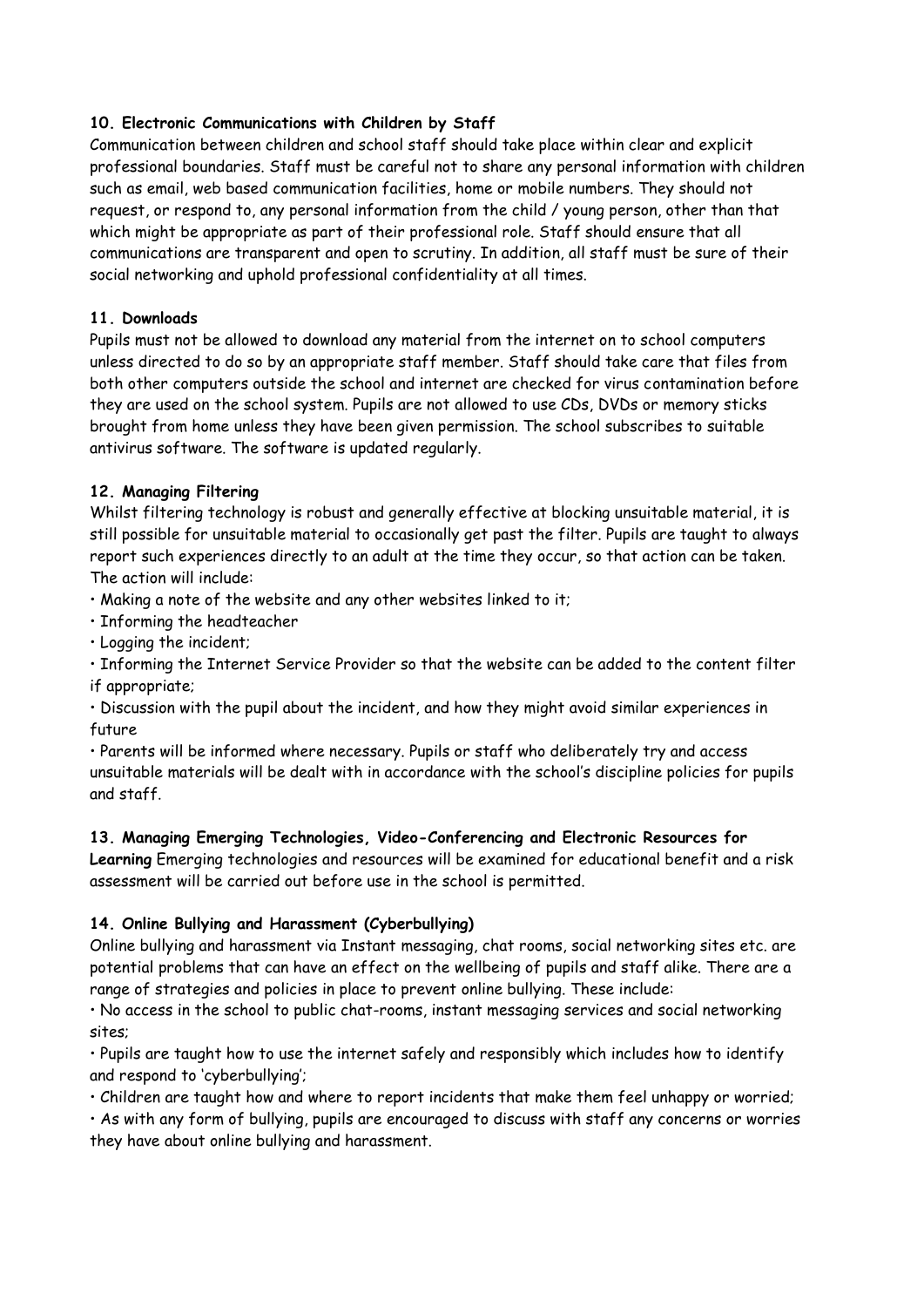#### **15. Authorising Internet Access**

All staff must read and sign the 'Acceptable ICT Use Agreement' before using any school ICT resource. The school will keep a record of all staff and pupils who are granted internet access. The record will be kept up-to-date, for instance a member of staff may leave or a pupil's access be withdrawn. At Key Stage 1, access to the internet will be by adult demonstration with occasional directly supervised access to specific, approved on-line materials. Parents are asked to sign and return a consent form when their child starts at the school.

#### **16. Assessing Risks**

The school will take all reasonable precautions to ensure that users access only appropriate material. However, due to the international scale and linked nature of Internet content, it is not possible to guarantee that unsuitable material will never appear on a school computer. The school can't accept liability for the material accessed, or any consequences of Internet access. The school will audit ICT provision (including system and security) regularly to establish if the E-safety policy is adequate and that its implementation is effective.

#### **17. Handling E-Safety Complaints**

Any complaint about staff misuse must be referred to the headteacher. Complaints of a child protection nature must be dealt with in accordance with the child protection procedures. Pupils and parents will be informed of the complaint's procedure.

#### **18. Introducing the E-Safety Policy to Pupils**

E-safety rules will be posted in all networked rooms and discussed with the pupils at the start of each year. Pupils will be informed that network and Internet use can be monitored. Pupils will create a code of conduct with their new teachers which will reference E-Safety.

#### **19. Staff and the E-Safety policy**

All staff will be given access to the school E-Safety Policy and its importance will be explained. Staff should be aware that internet traffic can be monitored and traced to the individual user. Discretion and professional conduct is essential.

#### **20. Parental Support**

Some parents and carers might have a limited understanding of E-safety risks and issues, yet they play an essential role in the education of their children and in the monitoring / regulation of children's on-line experiences. Parents often either underestimate or do not realise how often children and young people come across potentially harmful and inappropriate material on the internet and are often unsure about what they would do about it. The school provides information and awareness to parents and carers through:

- Information in newsletters;
- Links to resources from the website;
- Parent workshops.

#### **21. Governing Body**

GB members should take part in e-safety training / awareness sessions, with particular importance for those who are members of any sub-committee / group involved in ICT / E-safety/ health and safety / safeguarding. They should also sign the Acceptable Use Agreement.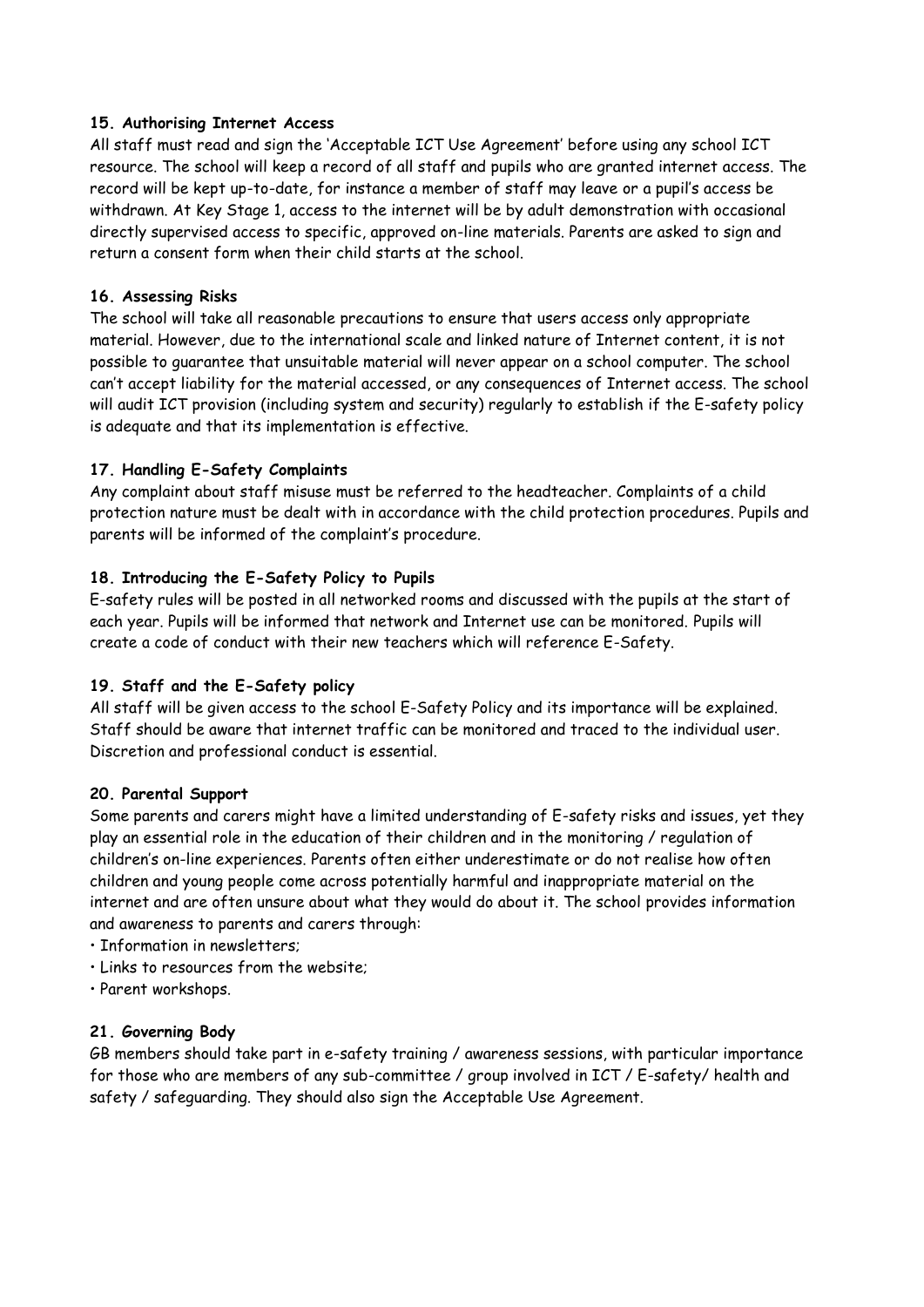## **Appendix 1 - Acceptable Use Agreement: Pupils - Primary**

# Primary Pupil Acceptable Use Agreement / eSafety Rules

• I will only use ICT in the school for school purposes

• I will only use my class email address or my own school email address when emailing

• I will only open email attachments from people I know, or who my teacher has approved

• I will not tell other people my ICT passwords

• I will only open/delete my own files

• I will make sure that all ICT contact with other children and adults is responsible, polite and sensible

• I will not look for, save or send anything that could be unpleasant or nasty. If I accidentally find anything like this I will tell my teacher immediately

• I will not give out my own/others details such as name, phone number or home address. I will not arrange to meet someone or send my image unless this is part of a school project approved by my teacher and a responsible adult comes with me

• I will be responsible for my behaviour when using ICT because I know that these rules are to keep me safe

• I will support the school approach to online safety and not upload or add any images, video, sounds or text that could upset any member of the school community

• I know that my use of ICT can be checked and my parent/carer contacted if a member of staff is concerned about my safety

• I will not sign up for any online service unless this is an agreed part of a school project approved by my teacher

• I will not sign up to online services until I am old enough

#### **Dear Parent/ Carer,**

ICT, including the internet, email and mobile technologies, has become an important part of learning in our school. We expect all children to be safe and responsible when using any ICT. Please read and discuss these eSafety rules with your child and return the slip at the bottom of this page. If you have any concerns or would like some explanation please contact Mrs Smith. Please take care to ensure that appropriate systems are in place at home to protect and support your child/ren.

#### **Parent/ carer signature**

We have discussed this document with ……………………………………..........(child's name) and we agree to follow the eSafety rules and to support the safe use of ICT at Wincle CE Primary School.

Parent/ Carer Signature …….………………….………………………….

Class …………………………………. Date ………………………………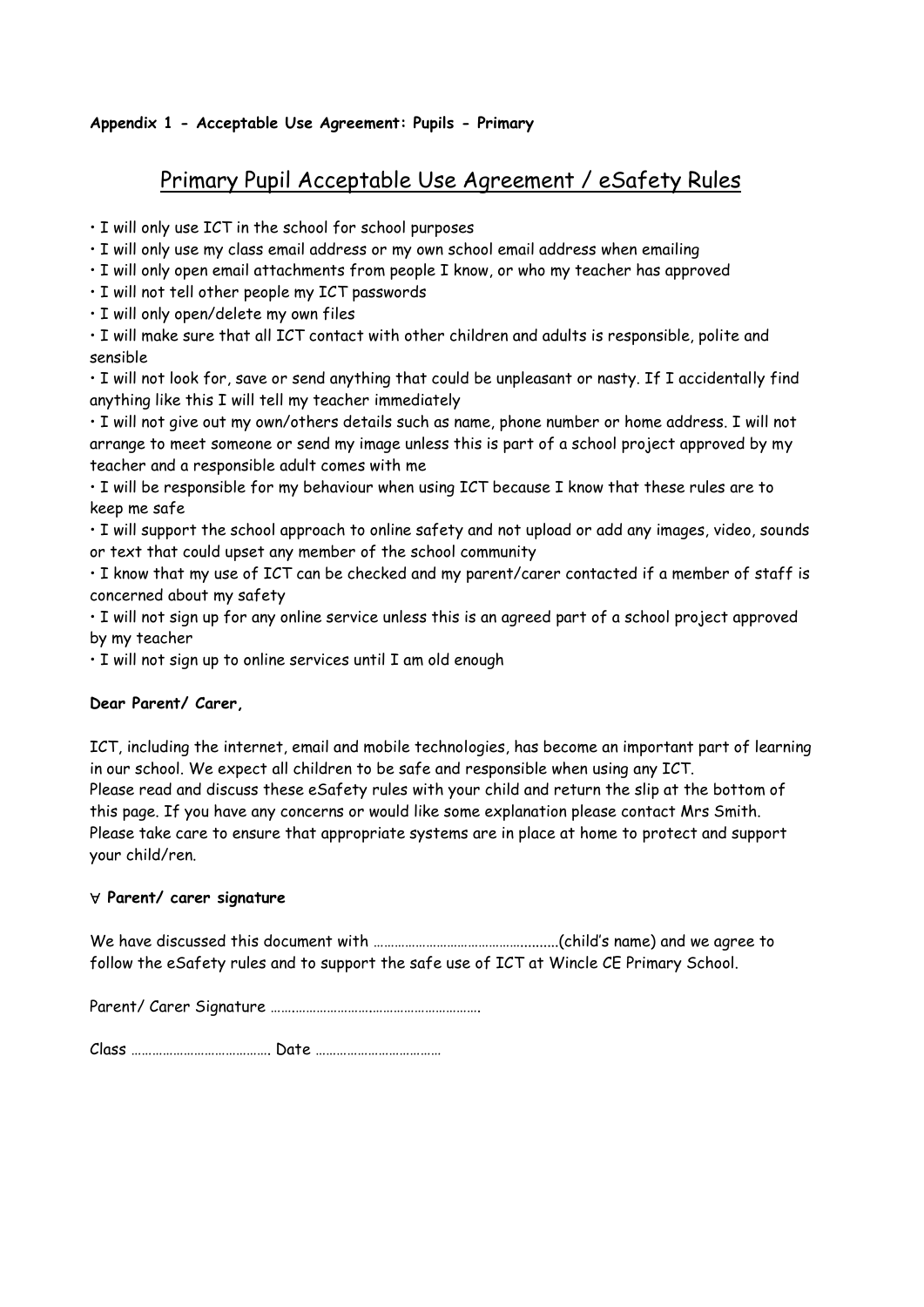## **Appendix 2 - Acceptable Use Agreement: Staff, Governors and Visitors**

# Staff, Governor and Visitor Acceptable Use Agreement / Code of Conduct

ICT (including data) and the related technologies such as email, the internet and mobile devices are an expected part of our daily working life in school. This policy is designed to ensure that all staff are aware of their professional responsibilities when using any form of ICT. All staff are expected to sign this policy and adhere at all times to its contents. Any concerns or clarification should be discussed with the Headteacher.

• I will only use the school's email / Internet / Intranet / Learning Platform and any related technologies for professional purposes or for uses deemed acceptable by the Headteacher • I will comply with the ICT system security and not disclose any passwords provided to me by the school or other related authorities

• I will ensure that all electronic communications with pupils and staff are compatible with my professional role

• I will not give out my own personal details, such as mobile phone number, personal email address, personal Twitter account, or any other social media link, to pupils

• I will only use the approved, secure email system(s) for any school business

• I will ensure that personal data (such as data held on MIS software) is kept secure and is used appropriately, whether in school, taken off the school premises or accessed remotely. Personal data can only be taken out of school or accessed remotely when authorised by the headteacher.

• I will not install any hardware or software without the permission of the headteacher.

• I will not browse, download, upload or distribute any material that could be considered offensive, illegal or discriminatory

• Images of pupils and/ or staff will only be taken, stored and used for professional purposes in line with school policy and with written consent of the parent, carer or staff member

• Images will not be distributed outside the school network without the permission of the parent/ carer, member of staff or headteacher

• I will support the school approach to online safety and not upload or add any images, video, sounds or text linked to or associated with the school or its community without the permission of the headteacher

• I understand that all my use of the Internet and other related technologies can be monitored and logged and can be made available, on request, to my line manager or the headteacher

• I will respect copyright and intellectual property rights

• I will ensure that my online activity, both in the school and outside the school, will not bring the school, my professional reputation, or that of others, into disrepute

• I will support and promote the school's e-Safety and Data Security policies and help pupils to be safe and responsible in their use of ICT and related technologies

• I will not use personal electronic devices in public areas of the school between the hours of 8.30am and 3.30pm, except in the staff room and where there are signs to indicate this.

#### **User Signature**

I agree to follow this code of conduct and to support the safe and secure use of ICT throughout the school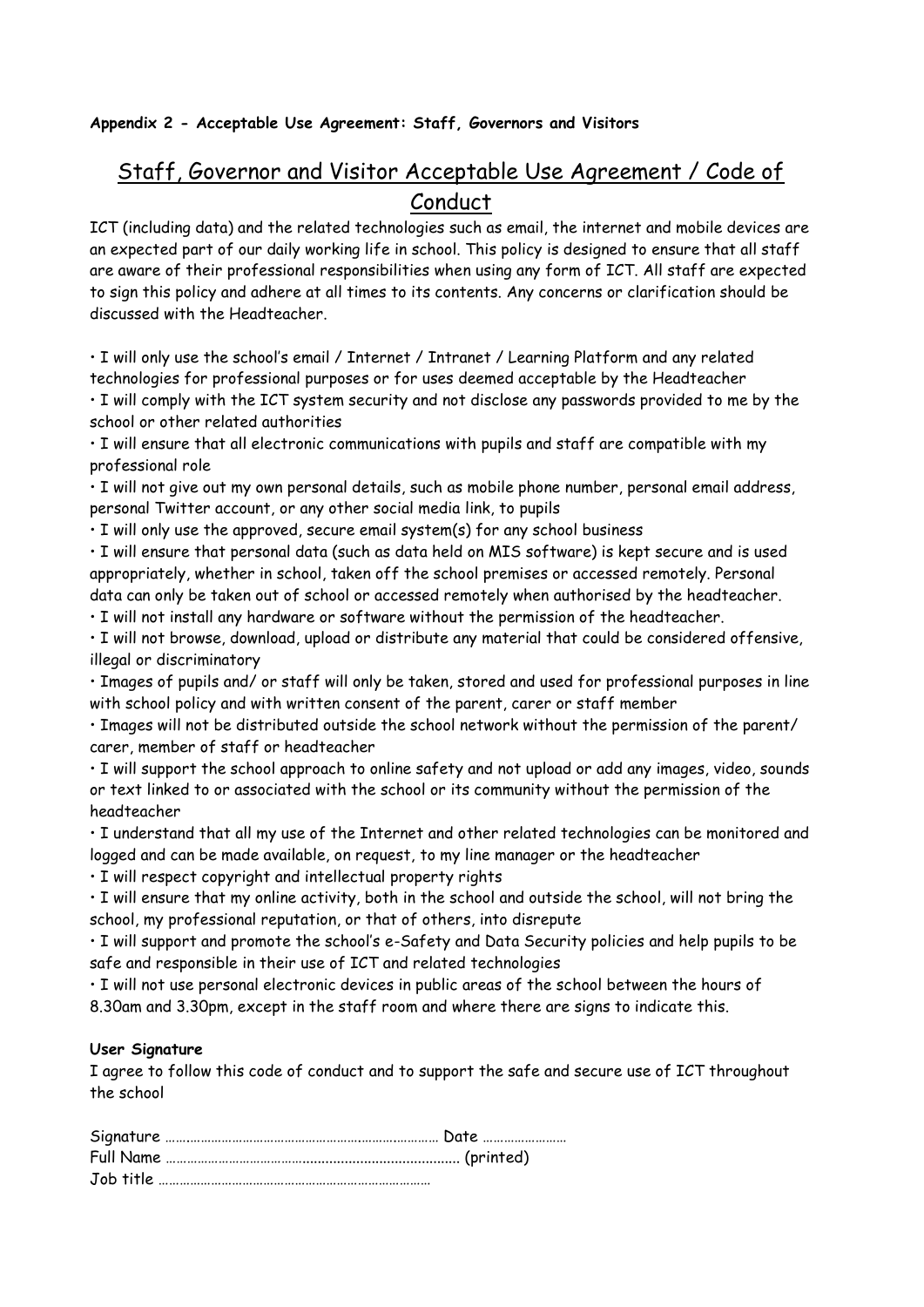#### **Social Media Policy**

This policy is applicable to all employees of Wincle Primary School and covers all uses of social networking applications which are used privately.

This policy should be read alongside our Disciplinary Policy and Procedure, , Acceptable Use Policy and ICT Security Policies and Procedures.

#### **AIMS**

To support all employees by establishing clear guidelines on the proper use of social media so that:

- the school is not exposed to legal challenge;
- the reputation of the school is not adversely affected;
- employees do not put themselves in a vulnerable position;
- employees understand how information provided via social networking applications can be representative of the school; and
- the use of social media does not impact on the school.

#### **PRINCIPLES**

The school recognises that many employees make use of social media in a personal capacity and, in the majority of cases, this is uncomplicated and trouble-free. Whilst the school respects an employee's right to a private life and has no wish to interfere with this, when using such sites employees must consider the potential impact it could have on their professional position, their own reputation and that of the school. The following identifies how an employee's personal life and work life can start to overlap.

- By identifying themselves as employees of the school, i.e. adding the school name on profiles, the perception of users will be that staff are representative of the school. It is therefore important that employees are mindful of the professional standards that are expected of them. Anything posted, including innocent remarks, have the potential to escalate into something that could potentially damage the image and reputation of the school or Council, or undermine its work. The originating comment may be traced back to an employee of the school and, even if they have not been involved in the latter stages of the comments, they may find themselves subject to a disciplinary investigation.
- Individuals making complaints search the web for information about staff involved in their case – finding social networking sites, blogs and photo galleries that could give fuel to their concerns or help them to identify personal information about them.
- Journalists increasingly use the web to research stories, and may reprint photos or comments that they find.
- Law firms research social networking sites as a matter of course in preparing divorce, private law children's cases and other court proceedings.
- Some organisations also look on social networking sites to find out information about people applying for jobs.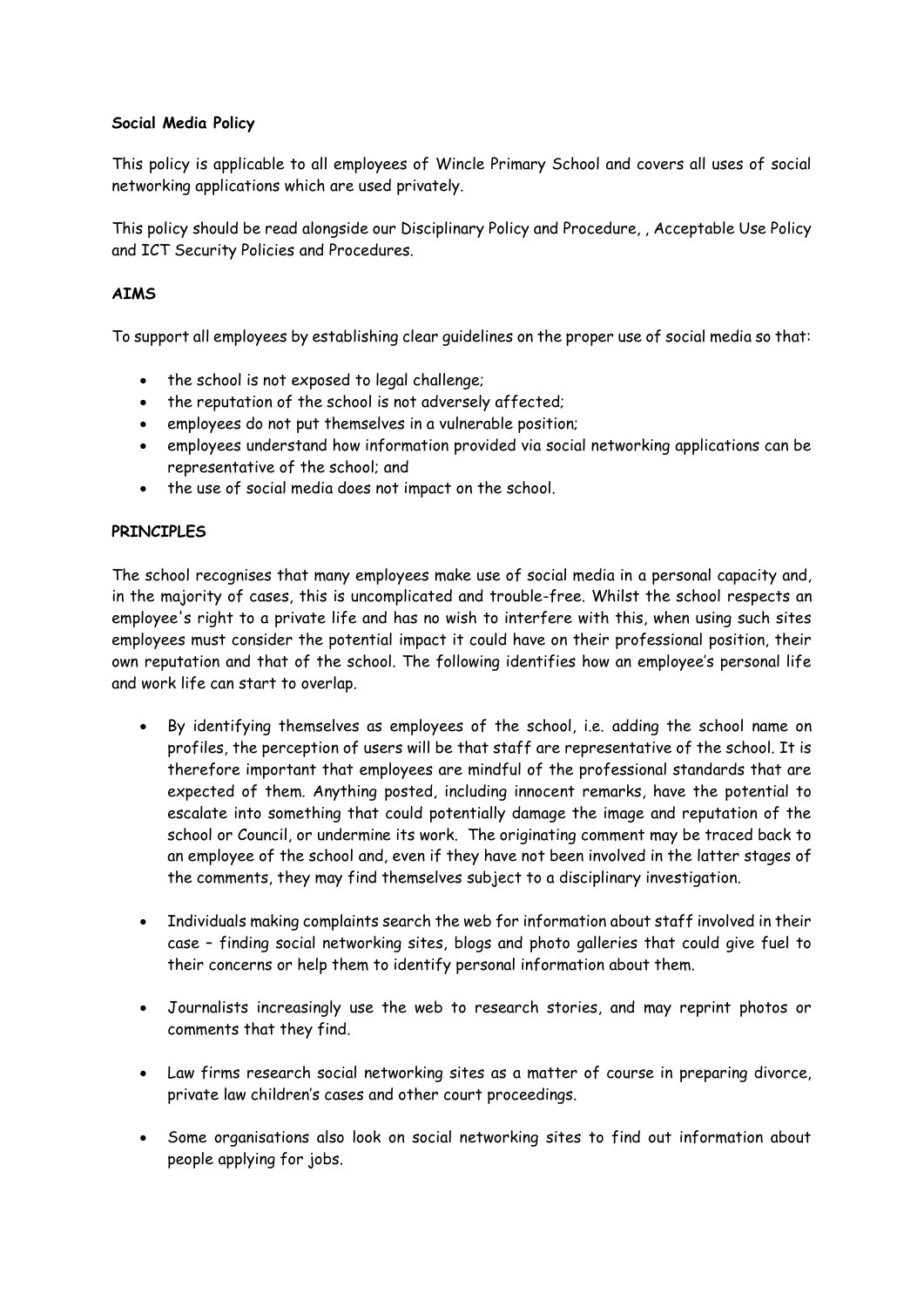#### **SOCIAL MEDIA**

#### **Definition of social media**

For the purpose of this policy, social media is a type of interactive online media that allows parties to communicate instantly with each other or to share data in a public forum. The term social media refers to a number of online networking platforms such as:

- blogs (written, video, podcasts), e.g. WordPress, Blogger, Tumblr;
- micro-blogging websites, e.g. Twitter;
- social networks, e.g. Facebook, LinkedIn;
- forums/message boards; and
- content-sharing sites, e.g. Flickr, YouTube and Instagram.

Employees should be aware that there are many more examples of social media and this is a constantly changing area. Employees should follow the guidelines outlined in this policy in relation to any social media that they use.

#### **Personal use of social media at work**

Employees are not allowed to access social media websites for their personal use from the school's computers or devices at any time. This includes laptop/palm-top/hand-held computers or devices (e.g. mobile phones) distributed by the school for work purposes.

The school understands that employees may wish to use their own computers or devices, such as laptops and palm-top and hand-held devices (e.g. mobile phones), to access social media websites while they are at work. Employees must limit their personal use of social media on their own equipment to their official rest breaks such as on their lunch break/times. The use of any personal computers or devices must be discreet, appropriate (e.g. not in the presence of pupils) and in no way interfere with work.

Mobile phones, should always be switched off and left in a safe place during lesson times.

#### **Social media in a personal capacity**

The school recognises that many employees make use of social media in a personal capacity. However, the employee's online profile, e.g. the name of a blog or a Twitter name, must not contain the school name. Furthermore, while they are not acting on behalf of the school, employees must be aware that they can damage the school if they are recognised as being one of the school employees. Any communications that employees make in a personal capacity through social media must not:

- a. bring the school into disrepute, for example by:
	- criticising the school;
	- criticising or arguing with management, colleagues, children or their families;
	- making defamatory comments about individuals or other organisations; or
	- posting images that are inappropriate, for example, photographs of themselves or colleagues taken at work or links to inappropriate content;
- b. breach confidentiality, for example by: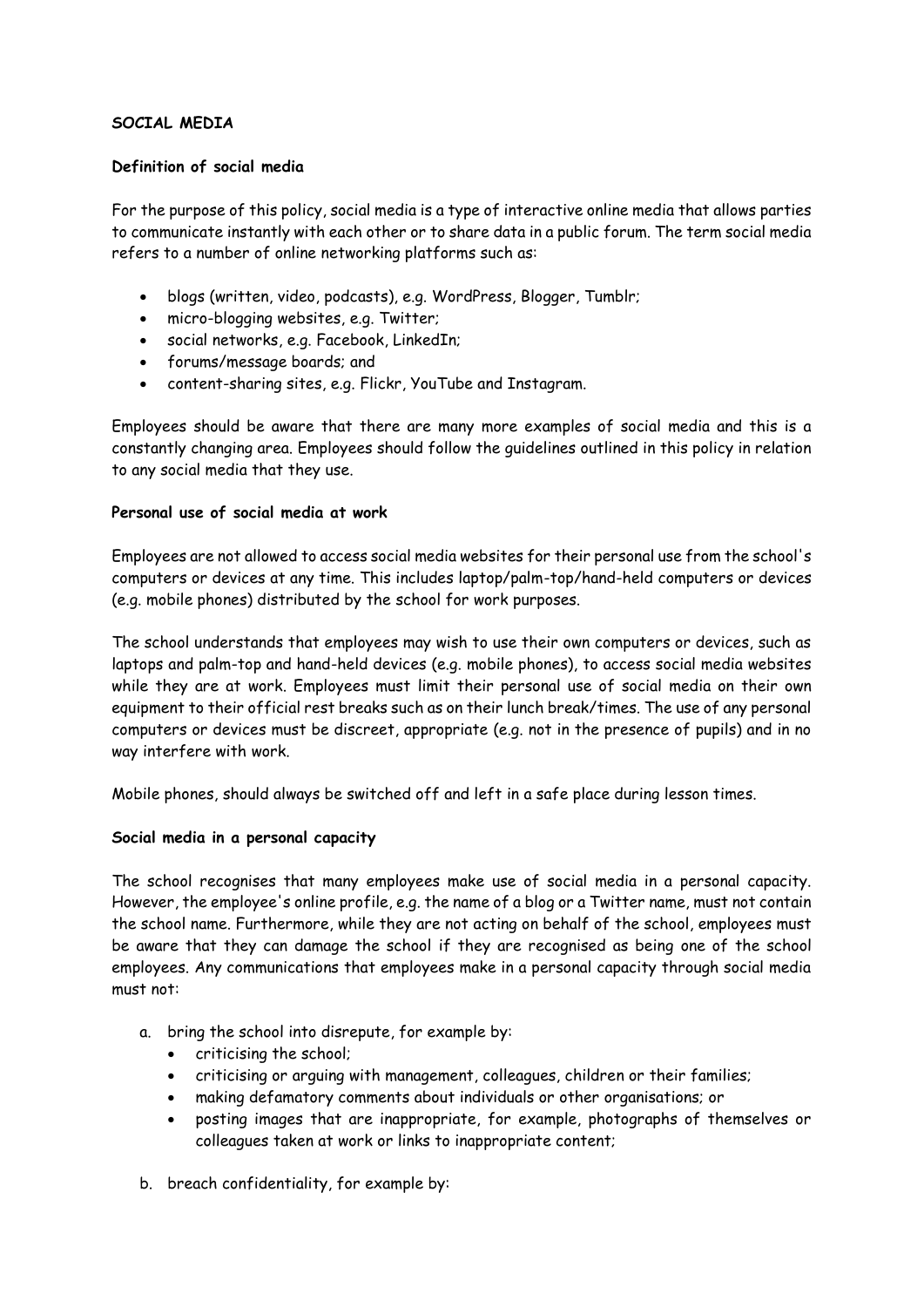- revealing any information owned by the school; or
- giving away confidential information about an individual (such as a colleague or child) or an organisation, e.g. the school or the Local Authority;
- c. abuse their position of trust when working with children/young people, for example by:
	- contacting children or their families through social networking sites unless the reason for this contact has been clearly and firmly established by the head teacher, principal or chair of governors;
	- accepting any requests to become a named friend on a social networking site made by a child/young person; or
	- uploading any photographs or video containing images of children/young people for whom the employee holds a position of trust unless in line with the school procedures;
- d. breach copyright, for example by:
	- using someone else's images or written content without permission;
	- failing to give acknowledgement where permission has been given to reproduce something; or
- e. do anything that could be considered discriminatory against, or bullying or harassment of, any individual, for example by:
	- making offensive or derogatory comments relating to sex, gender reassignment, race (including nationality), disability, sexual orientation, religion or belief or age;
	- using social media to bully another individual (such as an employee of the school);
	- using social media to exclude other individuals; or
	- posting images that are discriminatory or offensive.

#### **Security and identity theft**

Employees should be aware that social networking websites are a public forum, particularly if the employee is part of a "network". Employees should not assume that their entries on any website will remain private. Employees should never send abusive or defamatory messages.

Employees must also be security conscious and should take steps to protect themselves from identity theft, for example by restricting the amount of personal information that they give out. Social networking websites allow people to post detailed personal information such as date of birth, place of birth and favourite football team, which can form the basis of security questions and passwords. In addition, employees should:

- ensure that no information is made available, or referred to, that could provide a person with unauthorised access to the school and/or any confidential information;
- inform their manager immediately if they suspect that their personal site has been compromised or accessed by an unauthorised person;
- refrain from recording any confidential information regarding the school on any social networking website;
- check their security settings on social networking site so that information is only visible to the people who they want to see it;
- put their name into an internet search engine to see what people can find out about them; and
- help friends and colleagues out by letting them know if they spot things on their pages that might be misconstrued.